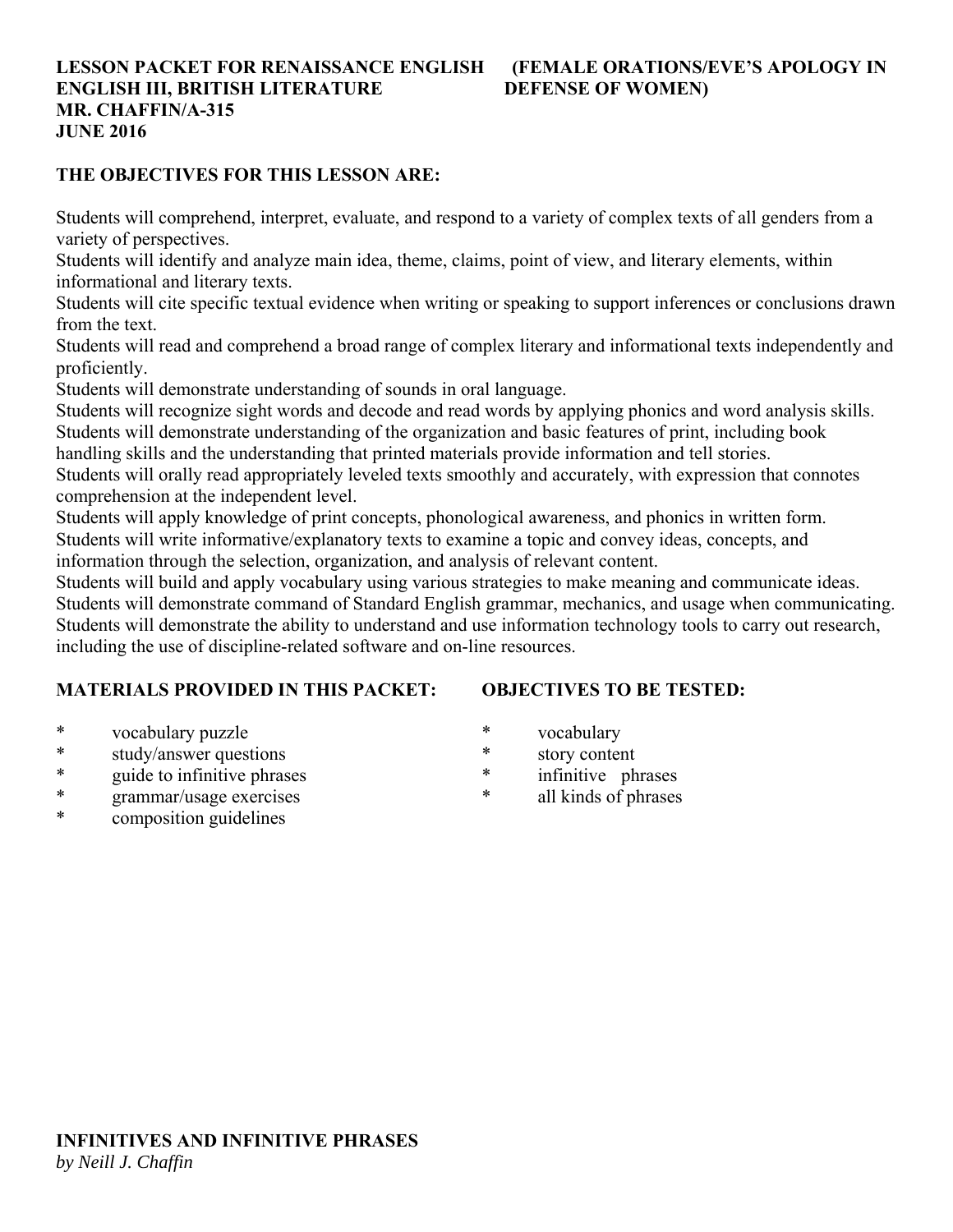The infinitive phrase is a type of verbal phrase (participial phrase, gerund phrase, and infinitive phrase). The infinitive is the basic form of a verb. It consists of the word "to" followed by the present tense form of a verb.

| to eat | to walk | to drive                                                                                                                | to dance | to write | to hit |
|--------|---------|-------------------------------------------------------------------------------------------------------------------------|----------|----------|--------|
|        |         | An infinitive phrase consists of the infinitive and additional related words, such as an adverb, a prepositional        |          |          |        |
|        |         | phrase, a direct object, etc. The infinitive phrase will <b>usually</b> begin with the infinitive itself. An infinitive |          |          |        |
|        |         | phrase is used as a noun, as an adjective, or as an adverb.                                                             |          |          |        |

| To work quickly and carefully is a valuable skill. | (infinitive phrase consisting of the infinitive and a<br>compound adverb: subject of the sentence)                           |
|----------------------------------------------------|------------------------------------------------------------------------------------------------------------------------------|
| They liked to work in the yard.                    | (infinitive phrase consisting of the infinitive and a<br><i>prepositional phrase: direct object of the sentence)</i>         |
| This is the best flight to take.                   | (infinitive as an adjective: modifies "flight")                                                                              |
| The doctor wanted to take his temperature.         | (infinitive phrase consisting of the infinitive and a                                                                        |
|                                                    | direct object: direct object of the sentence)                                                                                |
| His greatest desire, to go surfing, was thwarted.  | (infinitive phrase consisting of the infinitive and a<br>direct object: appositive phrase to the subject of the<br>sentence) |
| His greatest desire was to go surfing.             | $(i$ <i>nfinitive phrase consisting of the infinitive and a</i><br>direct object: subject complement of the sentence)        |
| The guests arose to leave.                         | (infinitive as an adverb: modifies "arose")                                                                                  |
| We were happy to be alive.                         | (infinitive phrase as an adverb: modifies "happy")                                                                           |
| The worst route to take is through the mountains.  | (infinitive as an adjective: modifies "route")                                                                               |

An **infinitive phrase used as a noun** can function as a subject, direct object, subject complement, etc. An **infinitive phrase used as an adjective** will modify a noun or pronoun, like any other adjective. An **infinitive phrase used as an adverb** will modify a verb, an adjective, or an adverb, like any other adverb.

| To compete at Wimbledon was his greatest desire. | (used as noun: subject)                      |
|--------------------------------------------------|----------------------------------------------|
| He wanted to compete at Wimbledon.               | (used as noun: direct object)                |
| The car to buy is the Belchfire Eight.           | (used as adjective: modifies the noun "car") |
| The police arrived too late <b>to help</b> .     | (used as adverb: modifies the adverb "late") |

### **THE INFINITIVE CLAUSE**

Sometimes the infinitive may have its own subject. It is then called an **infinitive clause**. The subject of an infinitive clause will always follow the main verb in a sentence and come directly before the infinitive itself. The subject in an infinitive clause is considered part of the clause. In the following examples, the infinitive clause acts as the direct object of the sentence:

The teacher told **them to leave.** A speaker urged **the crowd to behave**.

**Do not confuse a prepositional phrase beginning with "to" with an infinitive phrase. The prepositional phrase cannot contain a verb:**

**to the store** *(prepositional phrase)* **to go slowly** *(infinitive phrase)* **EXERCISE ON INFINITIVE PHRASES AND PREPOSITIONAL PHRASES**

*Directions: Label the bold-faced phrase as either infinitive or prepositional:*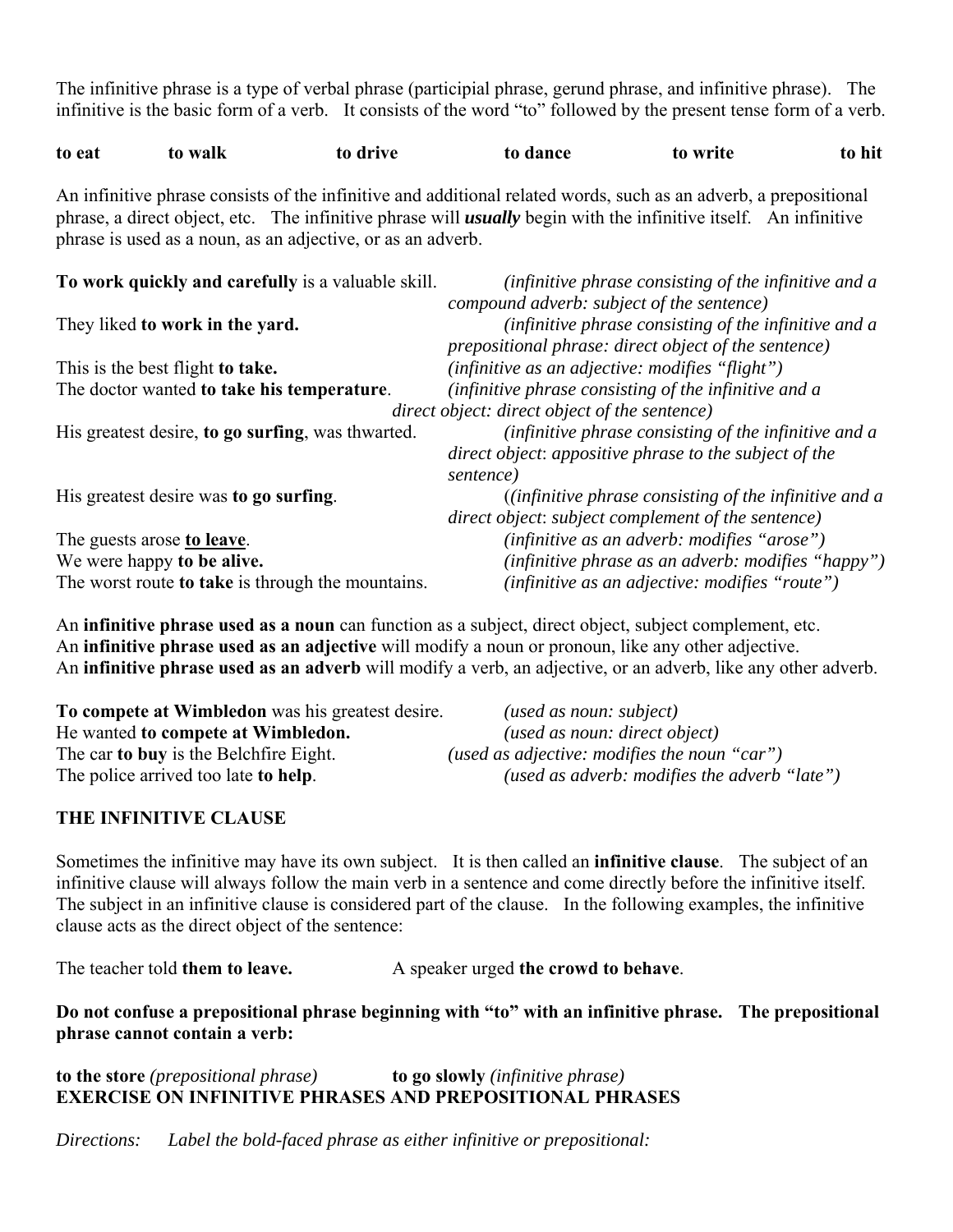- 01. It was the kind of ice cream that he liked **to eat**.
- 02. Bring that mathematics book **to me.**
- 03. **To err** is human; to forgive is divine.
- 04.  $\overline{To everything}$  there is a season.
- 05. He wanted **to win the tournament.**
- 06. Dorothy had **to follow the yellow brick road.**
- 07. We're off **to see the wizard**!
- 08. They went **to the Emerald City**.
- 09. The Wicked Witch of the West sent her flying monkeys **to catch them**.
- 10. She wanted **to get the ruby slippers**.

## **EXERCISE ON INFINITIVE PHRASES**

*Directions: Circle the infinitive phrases. Then tell how each is used (noun, adjective, or adverb):*

| 01. | None of the boys in the first hour class wanted to go to the assembly. $(5)$ |  |
|-----|------------------------------------------------------------------------------|--|
| 02. | The second player to compete in the tournament was from Thailand. (5)        |  |
| 03. | To swim in Lake Tahoe requires a permit. (5)                                 |  |
| 04. | This is the best kind of arrow to use in the hunt. $(5)$                     |  |
| 05. | They are too ill-trained to succeed in that kind of job. (7)                 |  |
| 06. | The girls were truly anxious to finish the work. $(4)$                       |  |
| 07. | We have already told them to leave. $(3)$                                    |  |
| 08. | The new plan seems to be the best one. $(5)$                                 |  |
| 09. | They wanted nothing except to play in the tournament. $(5)$                  |  |
| 10. | His goal, to play at Wimbledon, seemed out of reach. (4)                     |  |

# **EXERCISE ON THE FUNCTION OF INFINITIVE PHRASES AS NOUNS**

*Directions: The bold-faced infinitive phrases are used as nouns. Tell how (subject, direct object, appositive, object of a preposition, etc.)*

| 01. | To win the tournament seemed impossible.                       |
|-----|----------------------------------------------------------------|
| 02. | None of us wanted to try the cafeteria mystery meat.           |
| 03. | We intended to study hard for the test.                        |
| 04. | His recent adventure, to climb Mt. St. Helens, was successful. |
| 05. | There was no choice but to jump off the second story ledge.    |
| 06. | To live with honor and charity should be our goal.             |
| 07. | The overall aim is <b>to finish the work on time.</b>          |
| 08. | He attempted to catch the thieves.                             |
| 09. | His intention is to pass every class this year.                |
| 10. | We asked him to leave immediately.                             |

### **EXERCISE ON GERUND PHRASES**

*Directions: Circle the gerund phrases. Then tell how each is used (subject, direct object, object of a preposition, etc.):*

01. Swimming in the ocean can be dangerous.  $(4)$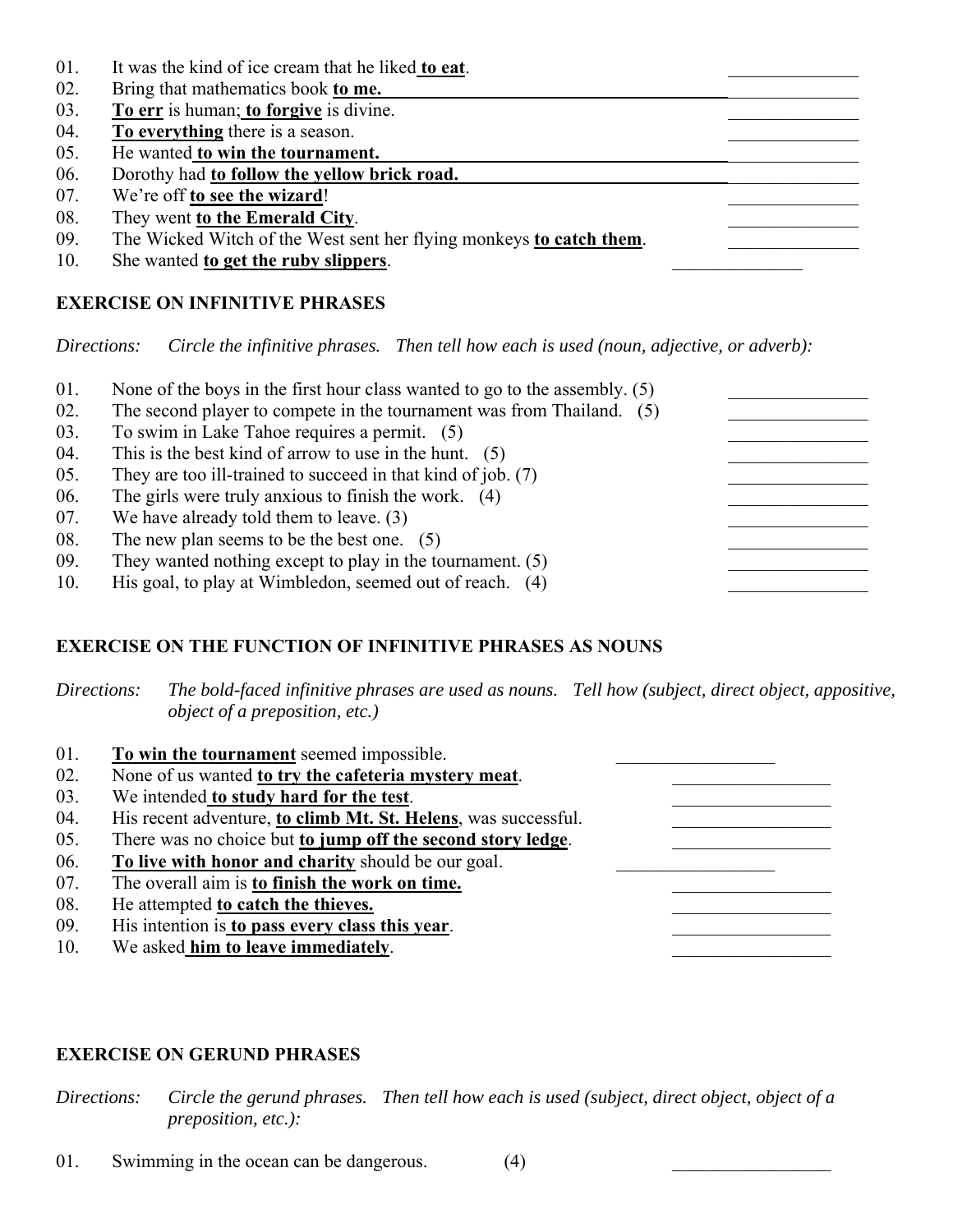| 02. | We often enjoyed skating on the lake.                | $\left(4\right)$ |  |
|-----|------------------------------------------------------|------------------|--|
| 03. | They gave playing cards a try.                       | (2)              |  |
| 04. | Their favorite activity was watching paint dry.      | (3)              |  |
| 05. | Winding the clocks is a weekly chore.                | $\left[3\right]$ |  |
| 06. | He got rid of the flies by poisoning them.           | (2)              |  |
| 07. | He pursued his favorite hobby, building clocks.      | (2)              |  |
| 08. | Quickly searing a steak seals in the natural juices. | (4)              |  |
| 09. | Refinishing furniture can be a really messy job.     | (2)              |  |
| 10. | He finished the job by retyping the tests.           | $\left(3\right)$ |  |

## **EXERCISE ON VARIOUS KINDS OF PHRASES**

*Directions: Identify the bold-faced phrase as a prepositional phrase, participial phrase, gerund phrase, infinitive phrase, or verb phrase:*

| 01. | He tried to leave the classroom.                   |  |
|-----|----------------------------------------------------|--|
| 02. | She went to the next room.                         |  |
| 03. | Scratching his head, he continued to work.         |  |
| 04. | They have never yet been found.                    |  |
| 05. | <b>Leaning on showcase glass</b> can be dangerous. |  |

### **EXERCISE ON PRONOUN FORM**

*Directions: Choose and circle the correct pronoun form:*

- 01. (Whom, Who) did you call this afternoon?
- 02. (Whom, Who) called you this afternoon?
- 03. (Whose, Who's) going with me to the store?
- 04. (Whose, Who's) turn is it to go to the store?
- 05. (There, Their, They're) not ready for the trip yet.
- 06. (There, Their, They're) are the supplies for the camping trip.
- 07. (There, Their, They're) camping supplies are on the floor.
- 08. The papers on the two desks are (mine, mines).
- 09. The (mine, mines) exploded when the tank drove over them.
- 10. Is that woman older than (he, him)?
- 11. It hurt her more than (I, me).
- 12. Do any of you or all of them (lives, live) around here?
- 13. Either some of them or one of you (lives, live) around here.
- 14. Those letters are intended for Marietta and (me, I).
- 15 The best players in the tournament were Gina and (me, I).
- 16. Be sure to send Harold and (she, her) an invitation.
- 17. Bring (them, those) clocks over here.
- 18. Bring (them, those) the clocks.
- 19. Is he the one (who, whom) you saw?
- 20. Is he the one (who, whom) saw you?
- 21. We saw (him, his) walking toward the store.
- 22. We saw (him, his) performance at the concert.
- 23. The police asked that (they, them) obey the rules.
- 24. The police asked (they, them) to obey the rules.
- 25. That hat belongs to (me, myself).
- 26. We had twice as much money as (them, they).
- 27. She would rather date you than (he, him).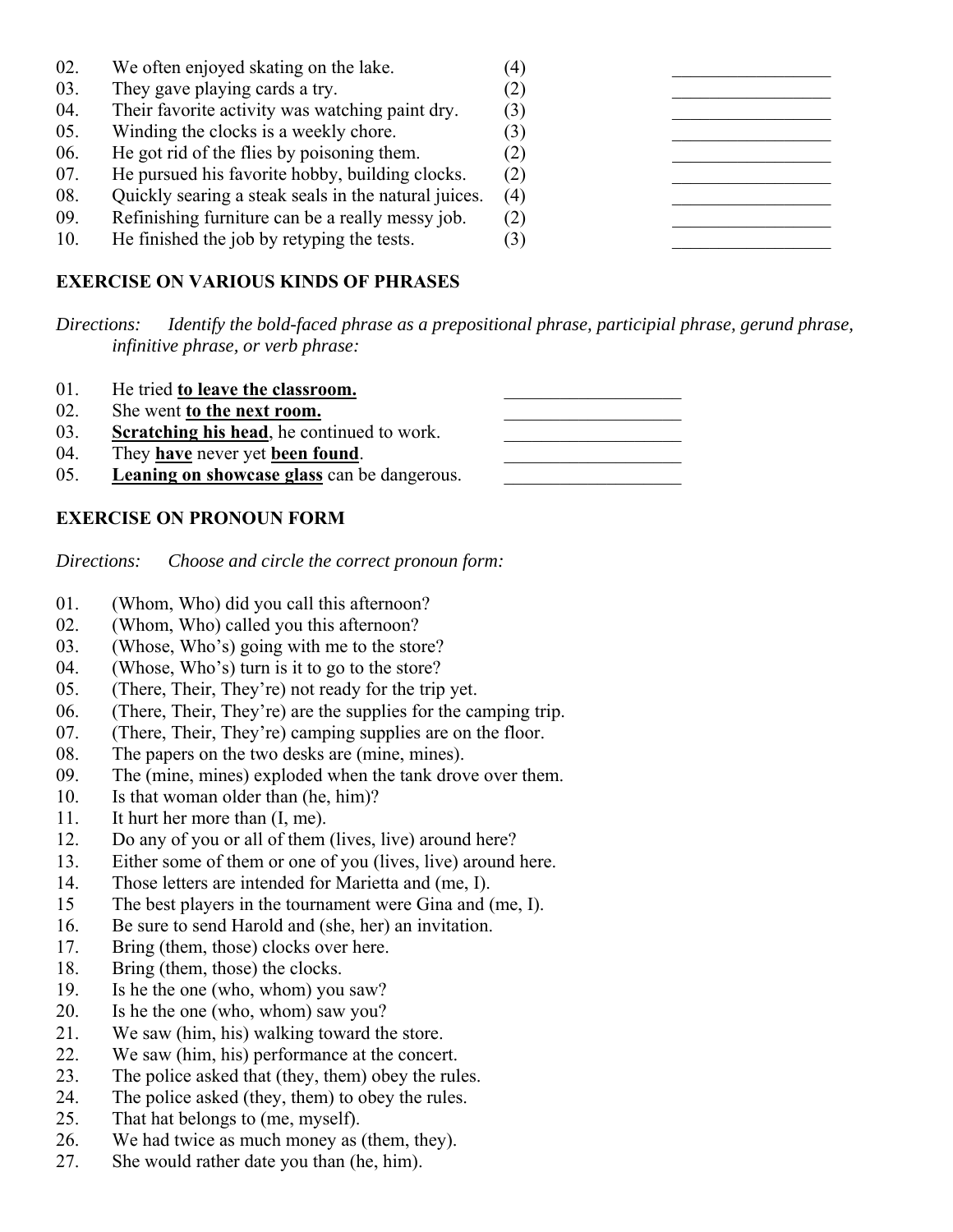- 28. The two students, Alberto and (he, him), were sent to the office.
- 29. They called the two students, Alberto and (him, he), to the office.
- 30. Everyone on the block decorates (their, his) house for Christmas.
- 31. They all decorated (her, their) own houses that holiday season.
- 32. Someone left (their, her) books in the cafeteria.
- 33. Either Bob or Frank will let us use (their, his) stereo for the party.

## **EXERCISE ON SUBJECT AND VERB AGREEMENT**

*Directions: Circle the correct verb form:*

- 01. The boys are going on the trip, but neither (want, wants) to pay for it.
- 02. Neither the boys nor that one girl with the strange glasses (belong, belongs) to this club.
- 03. All over the verdant field (blows, blow) puffs of cottonwood fuzz.
- 04. One of the teachers (write, writes) very difficult tests.
- 05. The organizer and teacher for the lecture series (are, is) Mrs. Moselmann.
- 06. Six hours (are, is) a long time to stay in one place.
- 07. The cost of the ticket (are, is) twelve dollars.
- 08 The load limit on most of the rural bridges (are, is) ten tons.
- 09. Both the principal and the Spanish teacher (is, are) going to the conference.
- 10. Either the Spanish teachers or the principal (are, is) attending a conference.
- 11. True skill in mathematics (come, comes) with a thorough understanding of the basic principles.
- 12. Mathematics (are, is) a difficult class for me.
- 13. (Do, Does) either the valise or the suitcases belong to you?
- 14. (Have, Has) none of the furniture arrived yet?
- 15. (Was, Were) any of the clocks still running by the end of the week?
- 16. Tweezers (are, is) useful for working on delicate clock parts.
- 17. Why (has, have) all of the best chairs in this room been removed?
- 18. The old man insisted that the carpenter (finishes, finish) his work on time.
- 19. All of the work that you brought with you on this trip (need, needs) to be finished by tomorrow.
- 20. The staff of the school (attend, attends) a meeting every Tuesday afternoon.
- 21. The group (brings, bring) their own athletic equipment to the gym.
- 22. The ticking of the clocks (annoy, annoys) the visitor.
- 23. The Philippines (are, is) an island nation of the Pacific Ocean.
- 24. What we need most (are, is) better health care.
- 25. The council (was, were) debating among themselves about the best course of action.
- 26. (There's, There're) two possible courses of action available.
- 27. Two cows and a horse (are, is) all we saw in the pasture.
- 28. (Doesn't, Don't) all of those geese make an incredible mess in the back yard?
- 29. Mrs. Browning is the only one of the teachers who (has, have) a Ph.D.
- 30. Eddie is one of those cats who (produce, produces) tons of hair.
- 31. This is the only one of the books that (belong, belongs) in the library.
- 32. *The Producers* (are, is) a good movie.
- 33. *The Grapes of Wrath* (are, is) a novel by John Steinbeck.

### **VOCABULARY FOR FEMALE ORATIONS**

*Directions: Match the definition to the word by writing the letter of the definition in front of the word:*

| 01. ascend<br>02. assemble     | 05. brothels<br>06. chaste      |
|--------------------------------|---------------------------------|
| 03. associations<br>04. bewail | 07. converse<br>08. curiosities |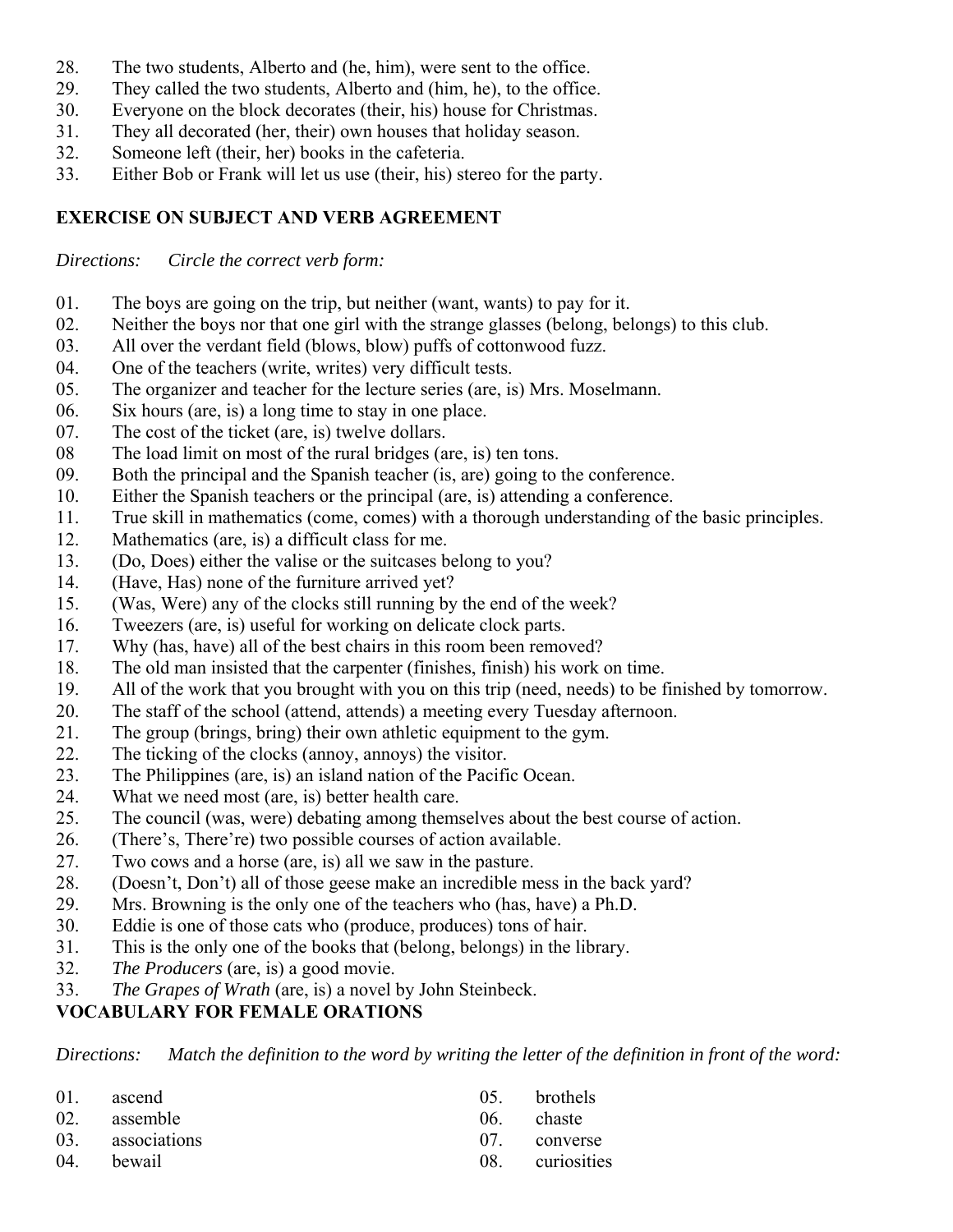- 09. declared
- 10. descend
- 11. dispraised
- 12. easeless
- 13. eloquently
- 14. fowl
- 15. fruitless
- 16. gaming
- 17. harmonious
- 18. inconsiderable
- 19. inconstant
- 20. industrious
- 21. inferior
- 22. ingenious
- 23. labyrinth
- 24. masculine
- 25. oblivion
- 26. oration
- 27. perceive
- 28. preposterous
- 29. rarities
- 30. reap
- 31. redemption
- 32. regard
- 33. repining
- 34. reproach
- 35. restless
- 36. subjection
- 37. subsistence
- 38. trial
- 39. tyrants
- 40. unconscionable
- 41. ungrateful
- 42. want
- 43. whereas
- 44. witless
- 45. witty
- 46. worship
- a. Of lesser quality; not as good as
- b. Hard-working; diligent
- c. Bring together; gather together
- d. Companionships; fellowships; groups of people with a common interest
- e. It being the case that
- f. Having no rest or relaxation
- g. Without freedom from fatigue, worry, pain,

trouble, etc.

- h. Condition or fact of being forgotten
- I. Lack; absence of
- j. Not fair or just; outrageous
- k. Fluently; forcefully persuasive
- l. Stated; averred
- m. Maze
- n. Adore; pay homage to
- o. Cruel or oppressive rulers
- p. Being under the control or domination of another
- q. See; understand
- r. Restoring to favor by making amends; salvation
- s. Complain about; lament; mourn
- t. Consider; pay attention to
- u. In vain; not producing results; useless
- v. Trivial; of small importance

w. Feeling or expressing unhappiness or

- discontent; complaining; bewailing
- x. Means of support or livelihood
- y. Unusual or not commonly found things
- z. Unusual or interest-inspiring things
- aa. Obtain as the reward for action, work, conduct, etc.
- bb. Flying creatures; birds, chickens, geese, etc.
- cc. Not expressing thanks; unthankful
- dd. fickle; changeable; inconsistent
- ee. Clever; resourceful; original; inventive
- ff. Clever; able to amuse others
- gg. Stupid; foolish; unintelligent
- hh. Talk together; discuss
- ii. Houses of prostitution
- jj. Betting; wagering
- kk. Test; proof
- ll. Characteristic of the male of the human species

mm. Speech; talk

- nn. Laughable; absurd; ridiculous
- oo. Sexually abstinent; virtuous; celibate

pp. Cause of discredit; bringing of shame or disgrace

rr. Rise; go from a lower to a higher position

Sink; go from a higher to a lower position

tt. Censured; spoken of with disapproval or disparagement

uu. In a pleasant, orderly, or pleasing way; agreeing in feeling, action, etc.

# **STUDY QUESTIONS FOR FEMALE ORATIONS**

**PART ONE:**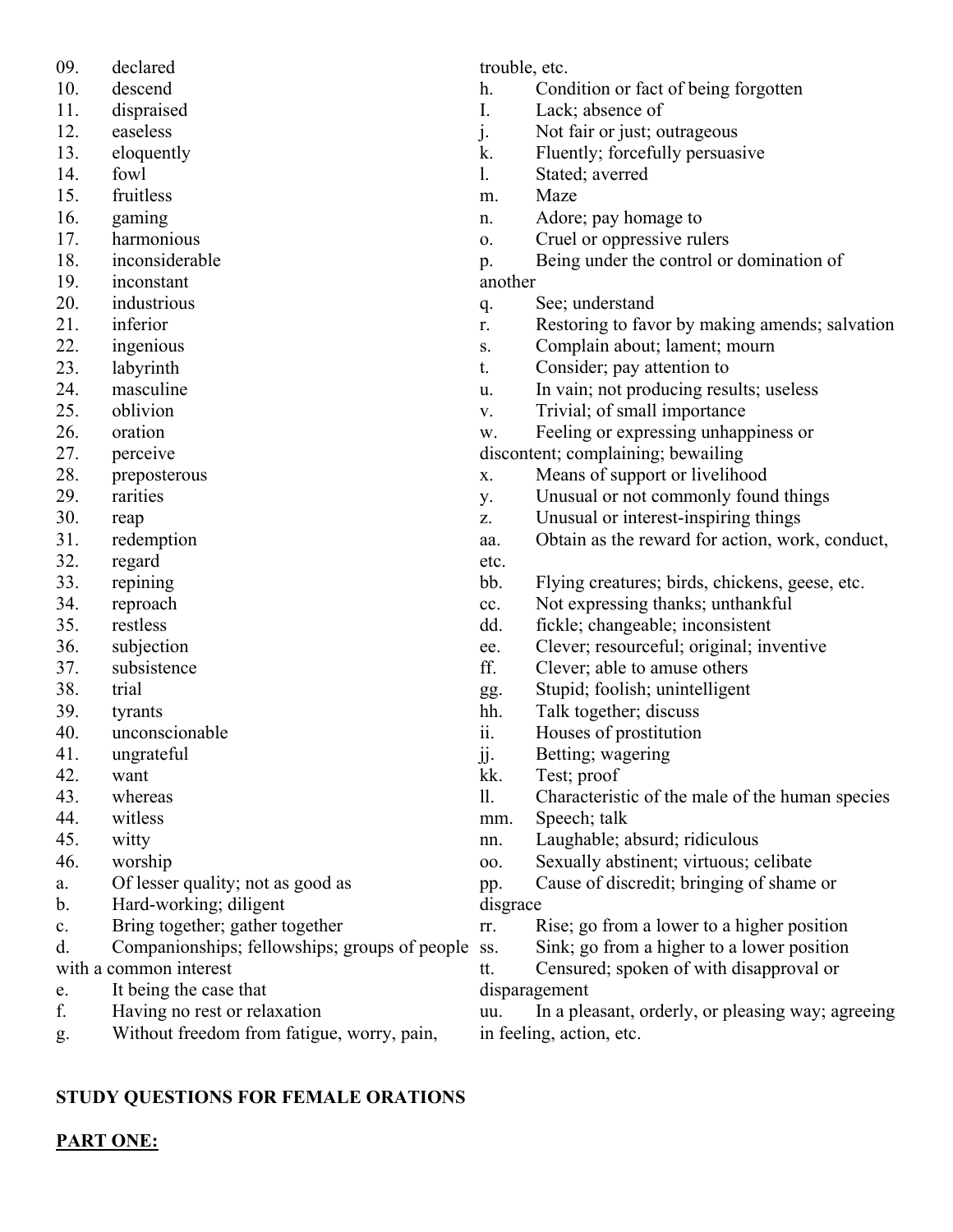- 01. What does "inferior women" mean?
- 02. What does this term reveal about the society in which Margaret Cavendish lived?
- 03. What does she hope the women she has gathered together will do?
- 04. What goal does she hope this will attain?
- 05. According to Cavendish, what do men possess?
- 06. What afflicts women in contrast?
- 07. Cite the similes she applies to women.
- 08. How does she feel about men in general?

# **PART TWO:**

- 01. What does the second narrator say the first narrator (Part One) has failed to do?
- 02. Does she otherwise agree with the first narrator?
- 03. To what does the second narrator compare men?
- 04. To what does she liken the plight of women?
- 05. As she finishes her oration, does she appear hopeful or defeated?

## **PART THREE:**

- 01. How does the third narrator contrast with the first two?
- 02. Cite positive things she says that men do for women?
- 03. Cite some of the specific actions or jobs they undertake to support women.
- 04. Does she believe that women could do those things for themselves?
- 05. Of what does she accuse women of being when they complain about men?
- 06. On what does she blame the superior position of men in the world?
- 07. Cite qualities she ascribes to men.
- 08. Cite problems she ascribes to women.
- 09. What does she say that women should do in regards to men?

### **PART FOUR:**

- 01. According to the fourth narrator, if the third narrator is correct in what she says, what does she say women can do to change the situation?
- 02. Cite some of the venues in which women should converse.
- 03. What does she say will be the result of these conversations?
- 04. According to her, why do men as well as women not know that women are able to be equal to men in strength and wit?
- 05. Does she believe that women should imitate men?

# **PART FIVE:**

- 01. Does the fifth narrator agree with the final recommendation of the fourth?
- 02. How does she regard the proposed attempt by women to be like men?
- 03. Cite the characteristics she says women should display.
- 04. Whom does she say these characteristics will please?
- 05. What two things does she say will be the reward of displaying these characteristics?

### **PART SIX:**

- 01. How does the sixth narrator answer the fifth's recommendation that women imitate men?
- 02. To what does she liken this reluctance to imitate men?
- 03. Since mortals cannot imitate immortals successfully, whom should women try to imitate?
- 04. What does she say imitating men will do to the status of women?